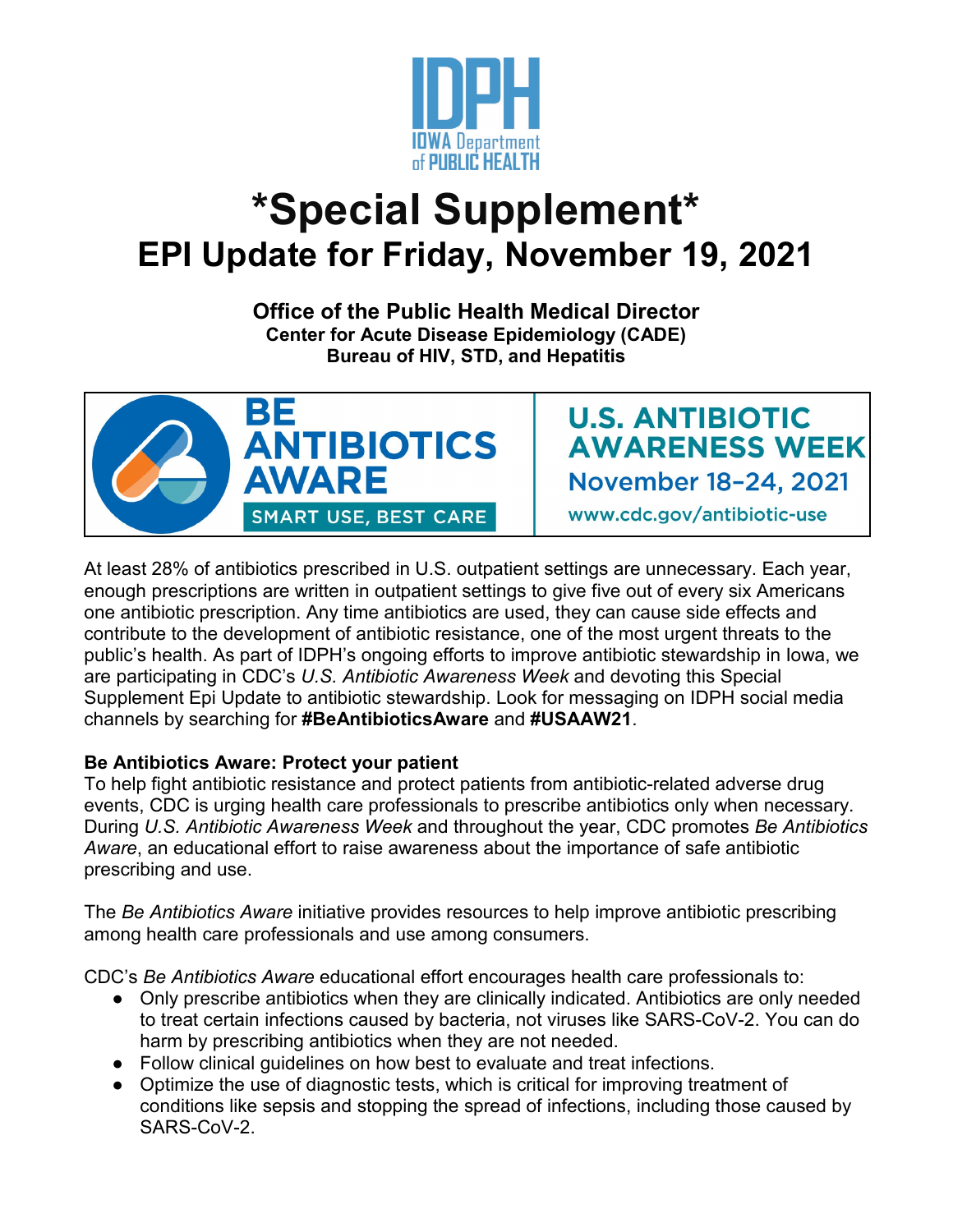- Always prescribe the right antibiotic, at the right dose, for the right duration, and at the right time.
	- Using the shortest effective duration of antibiotic therapy is a key antibiotic stewardship strategy in all health care settings. The goal is to optimize the treatment of the infection while minimizing the risks of side effects from antibiotics and antibiotic resistance.
- Tell patients why they don't need antibiotics for a viral respiratory infection, what to do to feel better, and when to seek care again if they don't feel better.
- Talk to patients and their families about possible harms from antibiotics, such as allergic reactions, *C. difficile*, and antibiotic-resistant infections.
- Educate patients and their families to recognize the signs and symptoms of worsening infection and sepsis, and to know when to seek medical care.
- Gather patient information and immediately communicate it to hospital health care professionals if sepsis is suspected. Antibiotics should be started as soon as possible when sepsis is suspected.

For more information, visit [www.cdc.gov/antibiotic-use/index.html.](http://www.cdc.gov/antibiotic-use/index.html)

## *C. diff* **educational resources for health care providers, public**

*Clostridioides difficile* (*C. diff*) is a germ that causes diarrhea and inflammation of the colon. Most cases of *C. diff* infection occur while someone is taking antibiotics or not long after they have finished taking antibiotics. It is estimated to impact almost half a million people in the U.S. annually, and causes an estimated 29,300 deaths.

Awareness surrounding *C. diff* is incredibly important, and educating patients and colleagues on the significance of protecting themselves, their families, and stopping the spread is critical for achieving good clinical outcomes.

The following resources can be used to help educate others about *C. diff*:

- [CDC: Fact sheets and social media graphics](https://www.cdc.gov/cdiff/materials.html?ACSTrackingID=USCDC_426-DM69158&ACSTrackingLabel=November%20is%20C.%20diff%20Awareness%20Month&deliveryName=USCDC_426-DM69158)
- CDC: Safe Healthcare guest blog [the personal experience of a C. diff](https://blogs.cdc.gov/safehealthcare/finding-my-voice-as-a-cdiff-patient/) infection survivor
- [CDC: Who is at risk for C. diff infection?](https://www.cdc.gov/cdiff/risk.html)
- [CDC: Prevent the spread of C. diff in the hospital and at home](https://www.cdc.gov/cdiff/prevent.html?ACSTrackingID=USCDC_426-DM69158&ACSTrackingLabel=November%20is%20C.%20diff%20Awareness%20Month&deliveryName=USCDC_426-DM69158)

For more information about *C. diff* and antibiotic prescribing visit [www.cdc.gov/cdiff/index.html](http://www.cdc.gov/cdiff/index.html) and [www.cdc.gov/antibiotic-use/index.html.](http://www.cdc.gov/antibiotic-use/index.html)

## *Antibiotic Use in the United States, 2021 Update: Progress and Opportunities*

Antibiotic stewardship remains critical to optimize the treatment of patients who have infections, protect patients from harm, and combat antibiotic resistance. In 2020, CDC released *Antibiotic Use in the United States, 2020 Update: Progress and Opportunities*, which highlighted how antibiotics are being used in the U.S. through data, new resources, and examples of stewardship activities across all health care settings, with a look at new challenges presented by the COVID-19 pandemic.

Some of the data, resources, and antibiotic stewardship examples included in the 2021 update capture the impact of the COVID-19 pandemic on U.S. antibiotic use and stewardship activities.